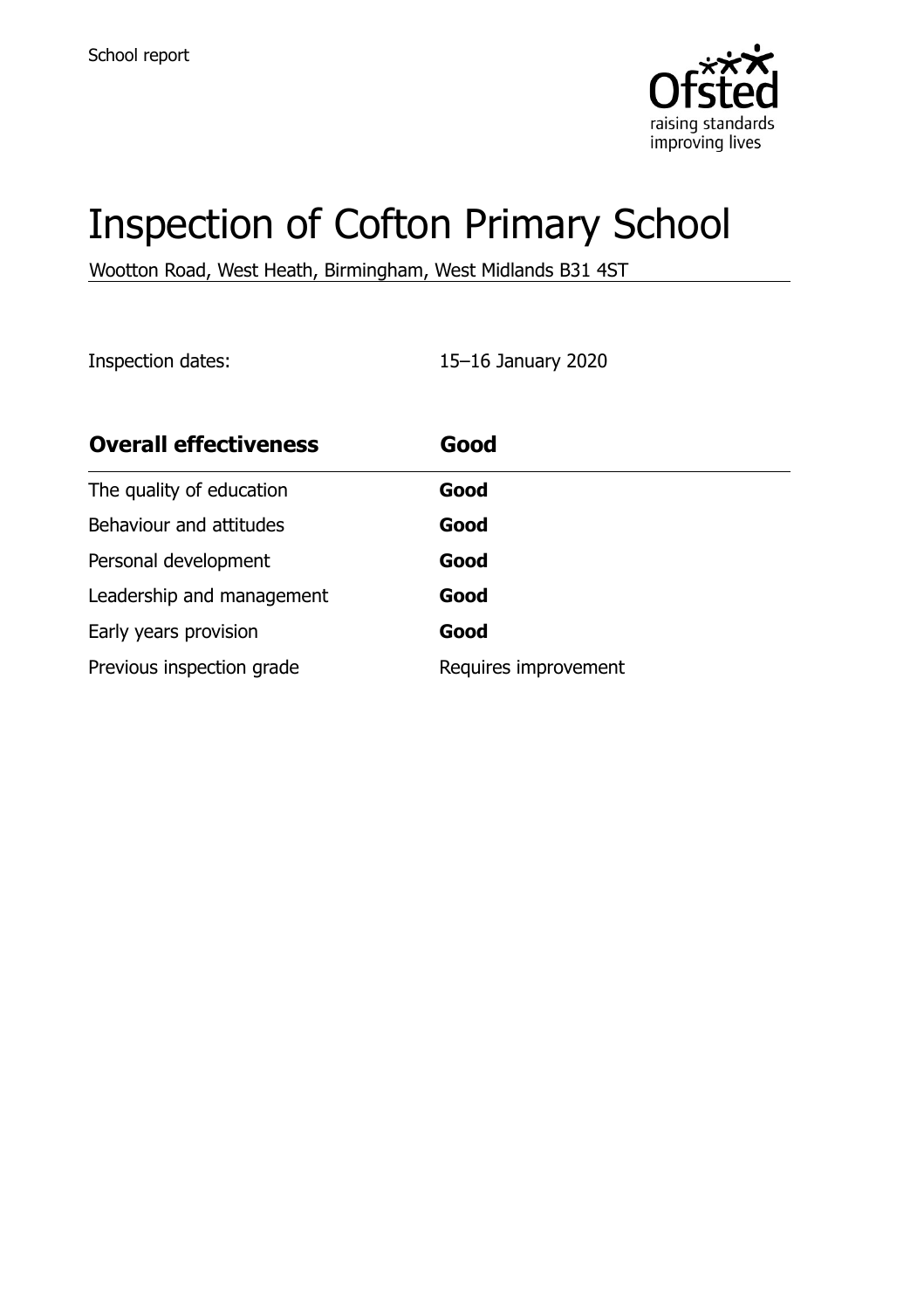

### **What is it like to attend this school?**

At Cofton Primary School, pupils enjoy learning in a safe and friendly environment. 'Happy and successful' is the school motto. Pupils know that teachers want them to do well. Teachers and other adults pay attention to pupils' safety and well-being.

Pupils learn a wide range of subjects. They say that teachers make lessons fun and interesting. Teachers encourage pupils of all ages to read every day and to continue to learn after school. Over the past few years, an increasing number of pupils have been successful in national tests at the end of Year 6.

Pupils visit museums, castles and other places of interest as part of their curriculum. The school also offers many extra-curricular activities. Pupils can do a range of sports, learn the keyboard, play chess or learn sign language after school.

Pupils behave well in lessons and around the school. They get on well with each other and show respect to adults. Pupils told us that it is not OK to bully people for being different; it is about accepting every individual. Bullying is rare and not tolerated. Staff deal with it swiftly when it happens.

#### **What does the school do well and what does it need to do better?**

Leaders have revised the curriculum. They want pupils to learn all subjects in more depth. They also want pupils to be better prepared for secondary school and for their future life. Personal, social, health and economic education (PSHE) is the subject at the centre of the new curriculum. For example, when pupils learn history or design and technology, teachers make links to PSHE to make learning relevant to pupils. This is the way leaders want pupils to become more responsible as well as more knowledgeable.

In the new curriculum, teachers plan lessons to help pupils better remember what they learn. Teachers plan for pupils to use previous knowledge to progress through new topics. In geography, for example, teachers may refer to books that pupils read in English lessons to introduce a new topic. Work in pupils' books show that this method is effective.

Pupils enjoy the activities they do in lessons. They work well together. Relationships between staff and pupils are harmonious.

Leaders and teachers are still finalising the implementation of the new curriculum. They need to embed the new systems they use to check pupils' progress across all subjects. Teachers are still working on the development of a few subjects. Newly appointed subject leaders need to develop in their roles to have a sustained impact.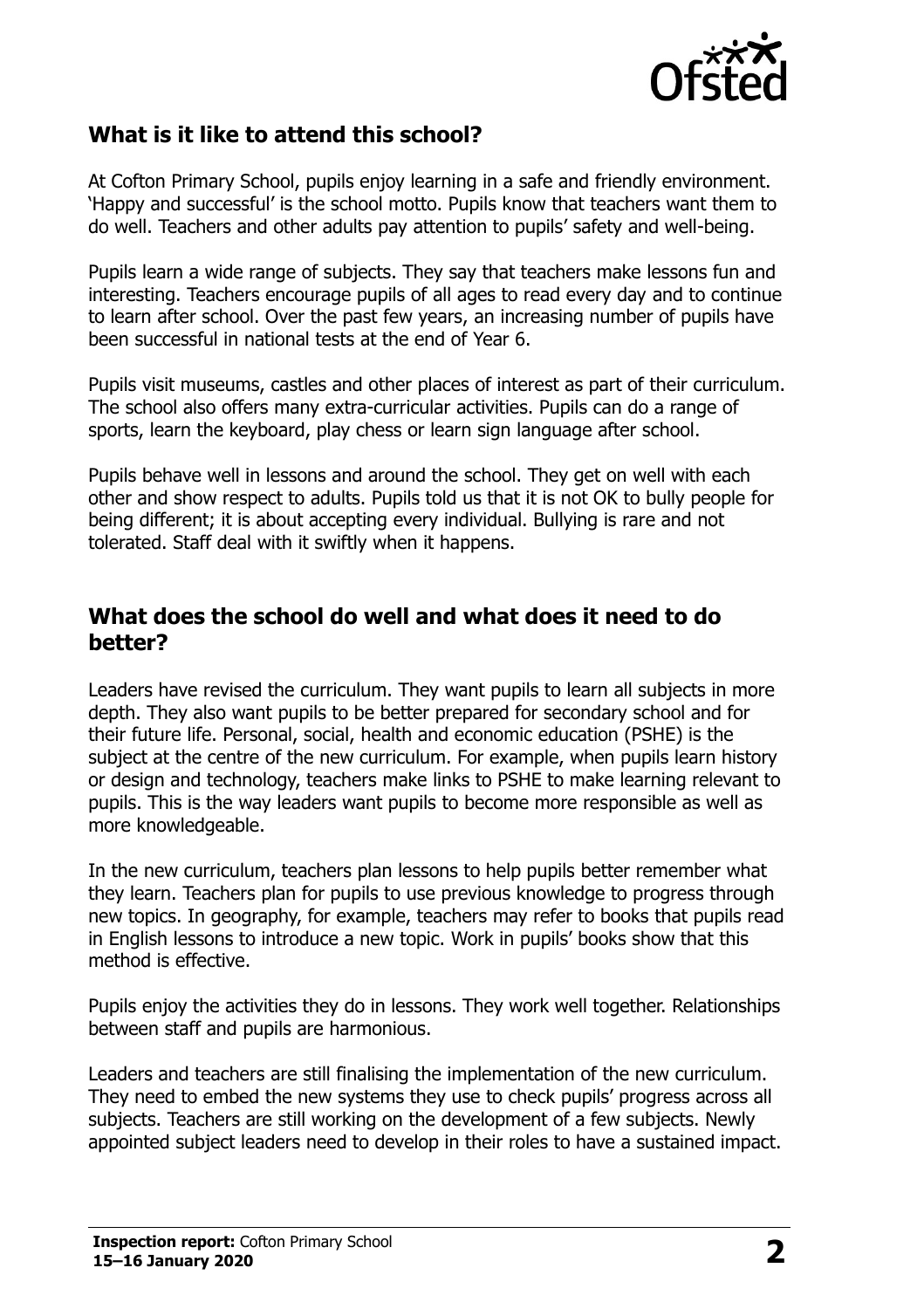

Leaders want all pupils who join the school to become fluent readers as early as possible. Children who find learning to read difficult when they start in the Reception year receive a lot of support. Most pupils meet the national standard in phonics by the end of Year 1. Pupils who need it continue to have effective support to improve their reading skills up to the end of Year 6.

Staff are well trained to support pupils with special educational needs and/or disabilities (SEND). Support staff work well with teachers to make sure that all pupils make progress. Leaders and teachers check that pupils with SEND learn and develop well. They make sure that support is available when they are at risk of falling behind. Pupils with SEND enjoy the full range of opportunities that the school offers.

Leaders organise activities to develop pupils' social skills, moral sense and cultural awareness. Assemblies, exchanges with another school, and themed days encourage pupils to be responsible. They also make them more aware of the society in which they are growing up.

The early years leaders and staff provide children with a positive start to their education. Staff get to know the children well. They assess children's abilities when they join the Reception year and they work well with parents. Staff are caring and vigilant. They organise fun activities for children to support their physical and intellectual development. Children make good progress in the Reception year. By the end of the year, they are ready to start in Year 1. The indoor area is welcoming, with well organised activities. The outdoor area needs updating.

Leaders know the school and the community it serves well. They set clear priorities to improve the quality of education. They make sure that parents are well informed about their children's progress and well-being. The school engages well with the local community and makes parents feel welcome.

Governors are dynamic and knowledgeable. They fulfil their role efficiently and work well with leaders.

# **Safeguarding**

The arrangements for safeguarding are effective.

Staff receive regular safeguarding training. They know the school's safeguarding policy well and are confident applying it. Leaders and governors review the policy and its effectiveness every year. Leaders follow up issues affecting pupils' safety and well-being with rigour and determination. They work well with families and external agencies when required.

Pupils are taught about safety. As part of the curriculum, they learn how to keep safe in their everyday life, especially when using the internet and social media. Leaders organise activities and talks by visiting speakers to alert pupils to risks that are specific to the local area.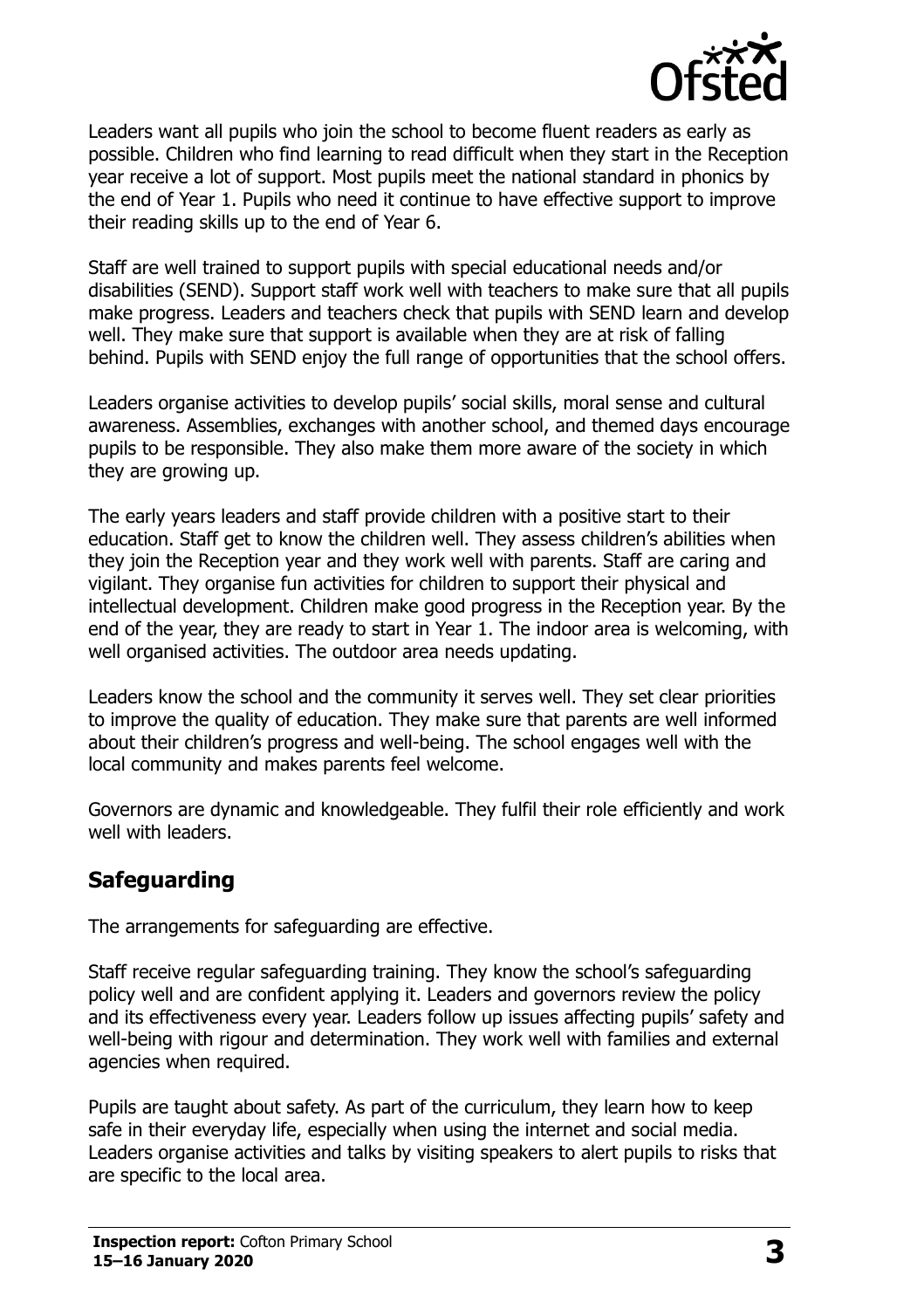

# **What does the school need to do to improve?**

# **(Information for the school and appropriate authority)**

- A few subjects are not yet sufficiently coherently planned and sequenced. However, leaders are taking effective action to secure appropriate coherence and sequencing across the curriculum by the end of this academic year. They have clear plans in place to finalise the implementation of the curriculum and to continue to train staff to deliver it. They are also developing effective and manageable assessment procedures for the foundation subjects.
- The leadership of most of the foundation subjects is new to the school. The new subject leaders are yet to grow into their roles and raise the profile of curriculum leadership. Senior leaders should continue to support them to develop both their subject expertise and their leadership skills.
- There is a sharp contrast between the quality of the early years indoor and outdoor areas. The outdoor area needs updating and better resourcing. This will enable children to learn as well in the outside environment as they do in the classroom.

#### **How can I feed back my views?**

You can use [Ofsted Parent View](http://parentview.ofsted.gov.uk/) to give Ofsted your opinion on your child's school, or to find out what other parents and carers think. We use Ofsted Parent View information when deciding which schools to inspect, when to inspect them and as part of their inspection.

The Department for Education has further quidance on how to complain about a school.

If you are the school and you are not happy with the inspection or the report, you can [complain to Ofsted.](http://www.gov.uk/complain-ofsted-report)

#### **Further information**

You can search for [published performance information](http://www.compare-school-performance.service.gov.uk/) about the school.

In the report, '[disadvantaged pupils](http://www.gov.uk/guidance/pupil-premium-information-for-schools-and-alternative-provision-settings)' refers to those pupils who attract government pupil premium funding: pupils claiming free school meals at any point in the last six years and pupils in care or who left care through adoption or another formal route.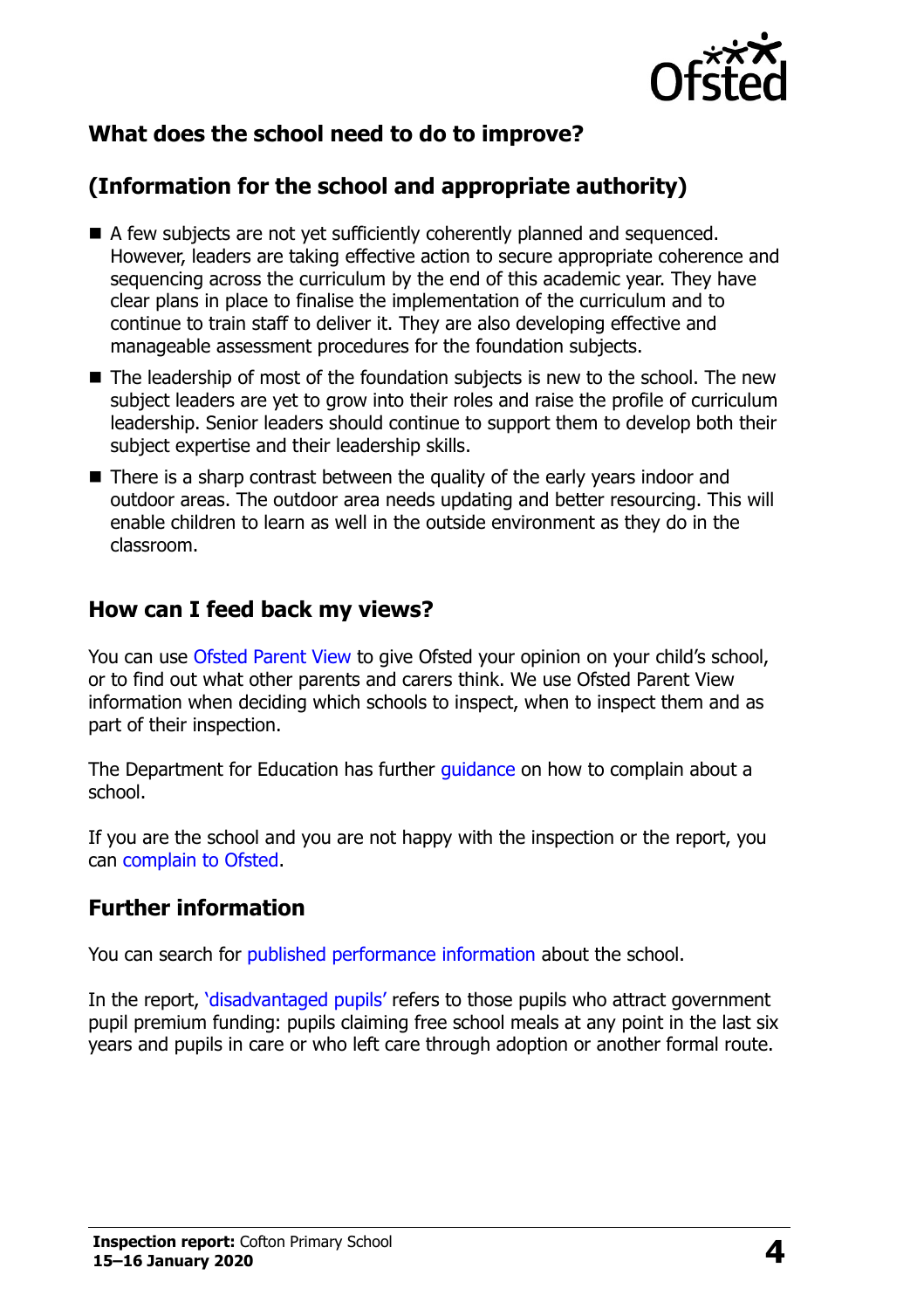

# **School details**

| Unique reference number             | 103315                                                            |
|-------------------------------------|-------------------------------------------------------------------|
| <b>Local authority</b>              | Birmingham                                                        |
| <b>Inspection number</b>            | 10080835                                                          |
| <b>Type of school</b>               | Primary                                                           |
| <b>School category</b>              | Foundation                                                        |
| Age range of pupils                 | 4 to 11                                                           |
| <b>Gender of pupils</b>             | Mixed                                                             |
| Number of pupils on the school roll | 340                                                               |
| <b>Appropriate authority</b>        | The governing body                                                |
| <b>Chair of governing body</b>      | Adam Bridgen                                                      |
| <b>Headteacher</b>                  | Deborah Dudt                                                      |
| Website                             | www.cofton.bham.sch.uk                                            |
| Date of previous inspection         | 28-29 November 2017, under section 5<br>of the Education Act 2005 |

# **Information about this school**

■ There have been no significant changes to the school since its last inspection.

#### **Information about this inspection**

We carried out this inspection under section 5 of the Education Act 2005.

- We held meetings with the headteacher, deputy headteacher and assistant headteacher. We met with a group of teachers and teaching assistants. Meetings were also held with the chair of the governing body and two parent governors, and with a representative of the local authority.
- We observed pupils' behaviour at breaktime and lunchtime. We talked to parents at the start of the school day and considered the 69 responses to Ofsted's online questionnaire, Parent View, and the 65 responses to the free-text facility that were received during the inspection.
- As part of this inspection, the following subjects were considered: reading, mathematics, PSHE, and geography. In these subjects, we met with curriculum leaders, visited lessons, scrutinised pupils' work and spoke with teachers and pupils.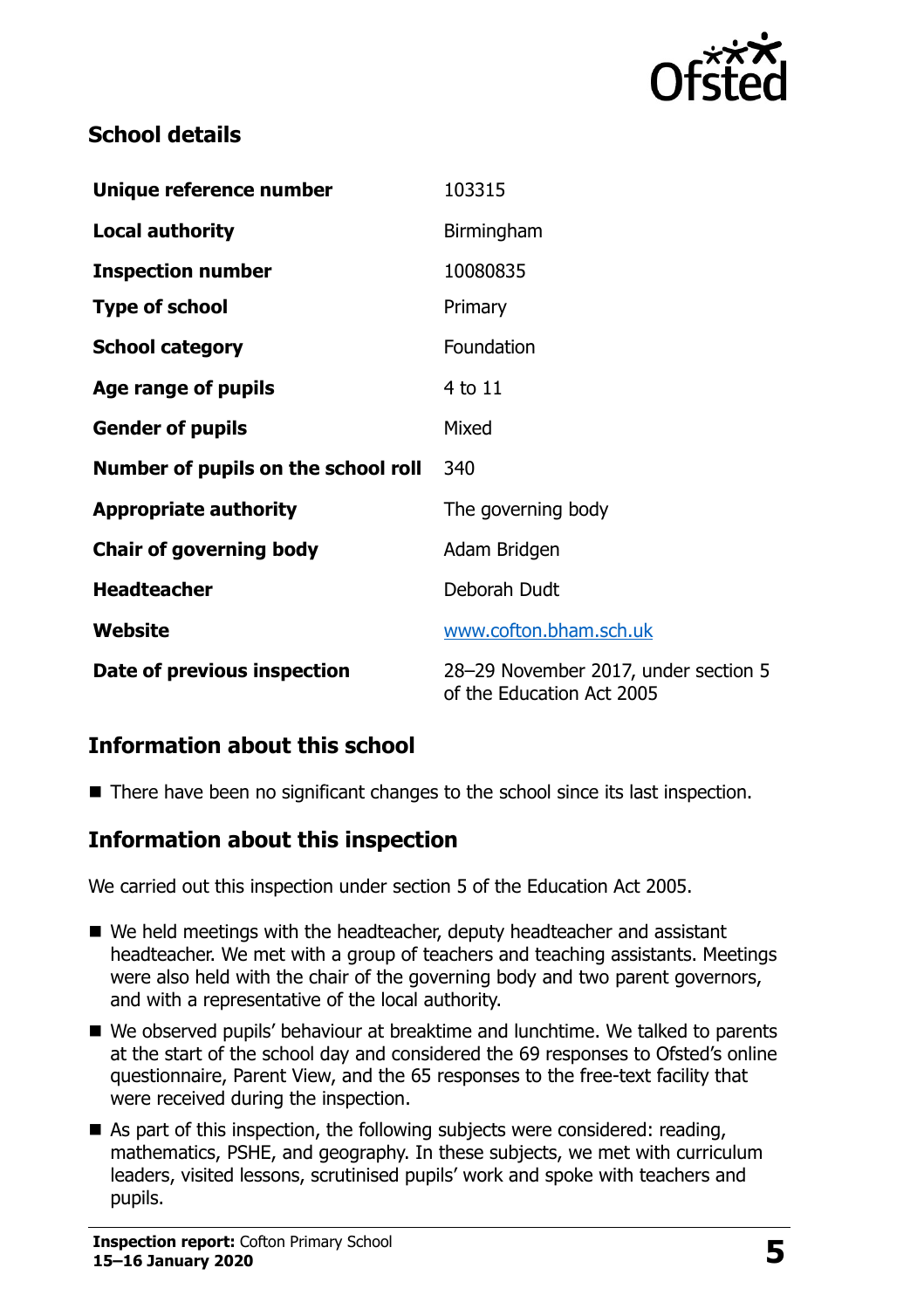

#### **Inspection team**

Patrick Amieli, lead inspector **Ofsted Inspector** Joanne Knowles **Calculates** Ofsted Inspector

Stephanie Peters **CES CONFERGENT CONSTRESS**